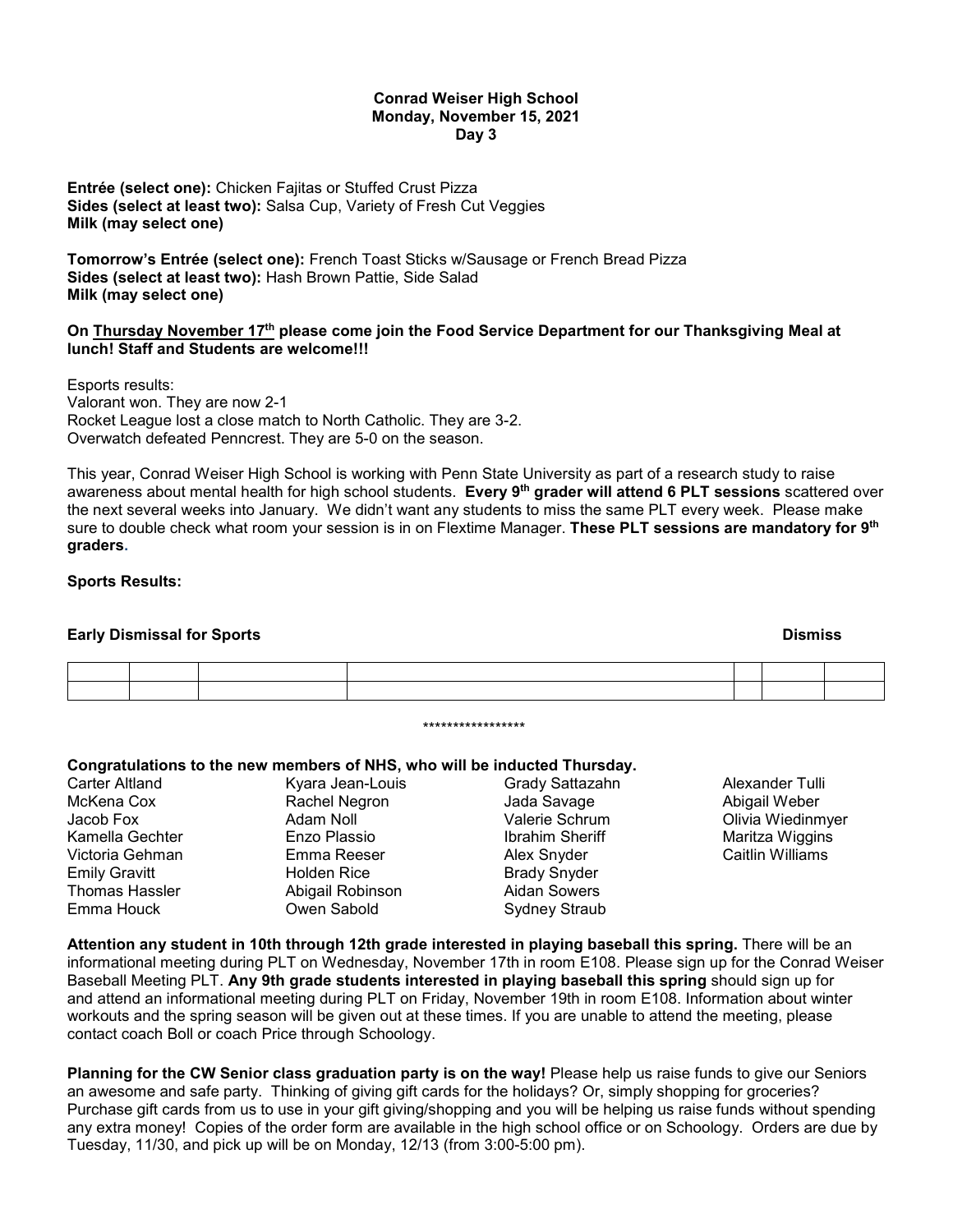There will be a mandatory mtg for **anyone interested in playing for the 2022 Varsity Softball Team** on Friday, December 10,2021 during the PLT Block in the Auditorium. Important information will be handed out and discussed. It is very important that all interested Players attend. If you are unable to attend the mtg, please reach out to Coach Wenrich in order to get the important information.

**ATTENTION Football Players:** There is a meeting in the HS Auditorium on Monday, November 15th during PLT. This meeting is for any players interested in playing Football next fall. Sign up for PLT with Coach Browne, Football Weight room lifting. If you are not on our Roster, he will "Plus one" you so you can attend.

**CW Travel PLT** – Join us on Tuesdays during PLT to help choose a CW Travel Trip Itinerary for Summer (June) of 2023. The sooner students choose a destination, the more time the group will have for enrollment and fundraising. Join us to find more about how CW Travel works. See Mr. Bright in C107 with questions. We are diversifying and offering more trips going forward. Mr. Zeitzer and Ms. Gerhart can also help to answer questions you may have about CW Travel and international travel opportunities.

## **SENIORS: ADDITIONAL SCHOLARSHIP OPPORTUNITY EQUITABLE EXCELLENCE SCHOLARSHIP**

 This program awards students from across the country who work hard to make a positive and lasting impact in their communities & beyond. Applicants must: demonstrate ambition and self-drive as evidenced by outstanding achievement in school, community, or work activities, be current high school seniors who plan to enroll full-time in an accredited 2 or 4 year college or university in the United States for the entire upcoming academic year, be a U.S. citizen. To learn more & apply, visit [https://learnmore.scholarsapply.org/equitableexcellence/.](https://learnmore.scholarsapply.org/equitableexcellence/) The deadline to apply is December 17, 2021.

**STUDENTS:** Discover a college alternative career path that gives you valuable, in-demand skills & preps you for entry into an apprenticeship program. ABC Keystone is now accepting applications for the Spring 2022 construction preapprenticeship class. Complete details and application are available in the Counseling office.

**Attention students: BCTC is now accepting applications for the 2022-2023 school year.** Applications are completed online and can be found at [www.berks](http://www.berks/) career.com. Students should also drop off their 2 teacher recommendations, essay, and BCTC Admissions Agreement to Mr. Michael in the Counseling Office. The application deadline is December 7, 2021. If you have any questions, please reach out to your counselor. Link to apply: <https://ctcportal.csiu-technology.org/BerksCTC/Form/Entry/BCTCApplicationV257/Weiser/2022-2023>

**JUNIORS & SENIORS:** Upcoming college representative visits:

- Tuesday November 16<sup>th</sup> @ 1:00 Central Penn College
- Wednesday November 17<sup>th</sup> @ 1:00 **Immaculata University Immaculata University**
- Thursday November 18<sup>th</sup> @ 1:30 Moravian University Moravian University

Are you a singer? A dancer? A gymnast? An athlete? Do you enjoy public speaking? Do you like the idea of working in a supportive, team environment? **CWHS Musical will be holding auditions on November 15th, 16th & 17th for their 2022 production of Disney's** *Newsies,* **and we encourage you to take a risk, and "seize the day!"** No "Musical" experience necessary! ALL ARE WELCOME! Auditions will take place at 6:30 PM, with Vocal Auditions on Monday, Dance Auditions on Tuesday, and Callbacks on Wednesday. More information can be found on Schoology & @cwhsmusicalinfo on FB, IG & Twitter.

**Attention athletes:** Physical paperwork is online this year!

- If you did not play a fall sport, you and a parent must create accounts at [www.planeths.com](http://www.planeths.com/) to complete all of your physical paperwork. You will need to print Sections 6 and 7 to take to your physician, then upload section 7. The physical must be dated after **June 1, 2021**!
- If you played a fall sport, you will need to log on to your planeths.com account and complete Section 8, the Recertification. If an injury has occurred since the initial physical was done, you will need to also complete Section 9, have it signed by a physician, and upload it.
- If you did not play a winter sport but already created your accounts at planeths.com to play a winter sport, you can check with Mrs. Bright [\(w\\_bright@conradweiser.org\)](mailto:w_bright@conradweiser.org) or Ellen Cerasoli [\(e\\_cerasoli@conradweiser.org\)](mailto:e_cerasoli@conradweiser.org) to see if you are already on the roster.